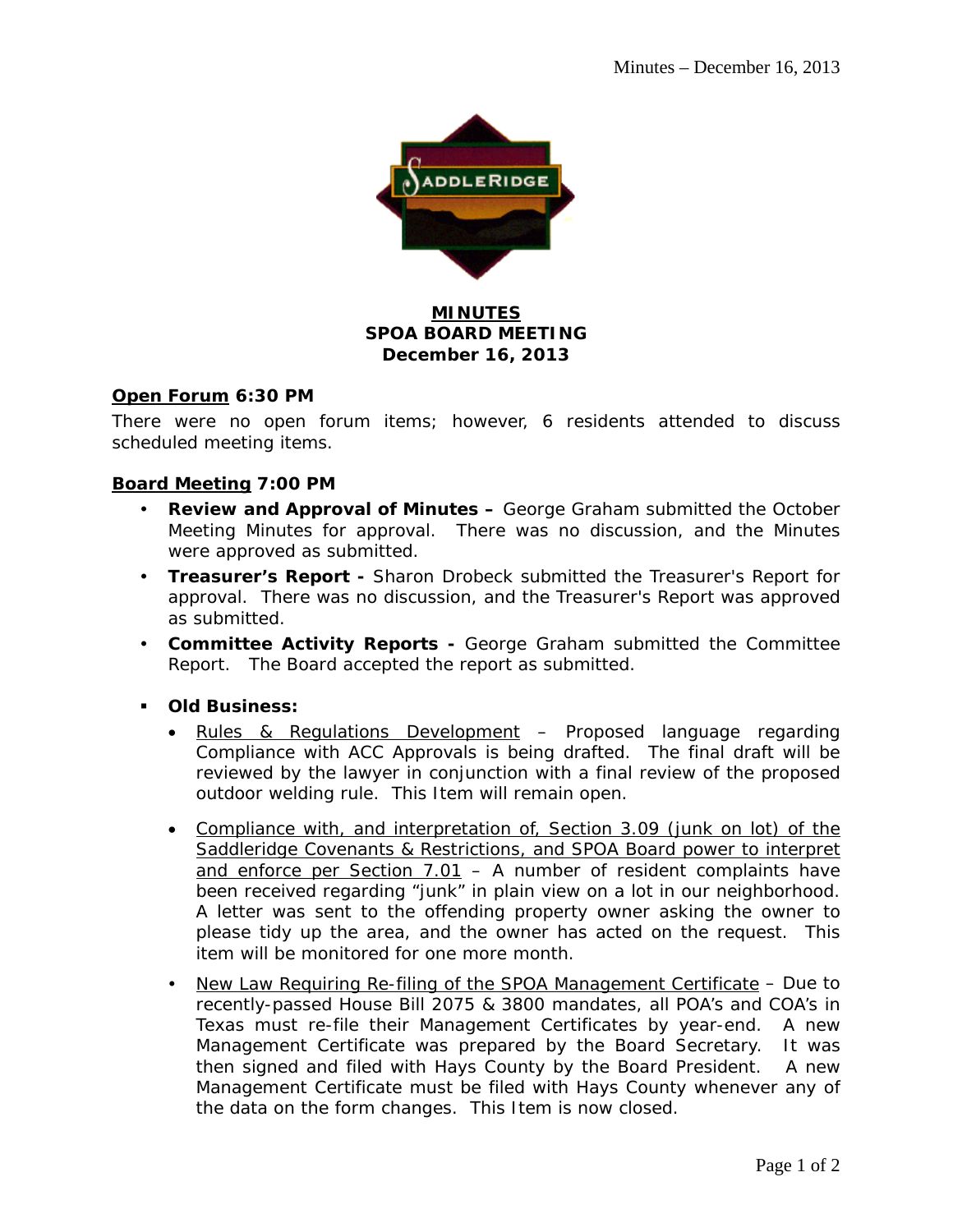#### **New Business:**

- Loose Dogs in Saddleridge The Board has received a large number of resident complaints recently about loose dogs in the neighborhood. While dogs do occasionally accidently get loose from time to time, the subject of the recent complaints has been about certain dogs that seem to be out on a daily basis. The owners of the aforementioned dogs have been identified, and Hays County Animal Control has agreed to pay them a visit to explain the leash laws. As most residents know, Hays County has an animal restraint law that states dogs have to be restrained at all times by fence, chain, or leash. Failure to do so could result in a minimum of a \$100 fine from Hays County Animal Control. Please have your dogs on a leash when they are outside of their confinement areas. This item will remain open.
- 2014 Dues Notice The first iteration of the 2014 Saddleridge Dues Notice was sent out this year via email instead of through the Post Office. If most residents act on this email instead of waiting for a USPS-mailed notice, it will save the SPOA about \$100!! Response has been good so far. This item will remain open.

The meeting was adjourned at 7:45 PM.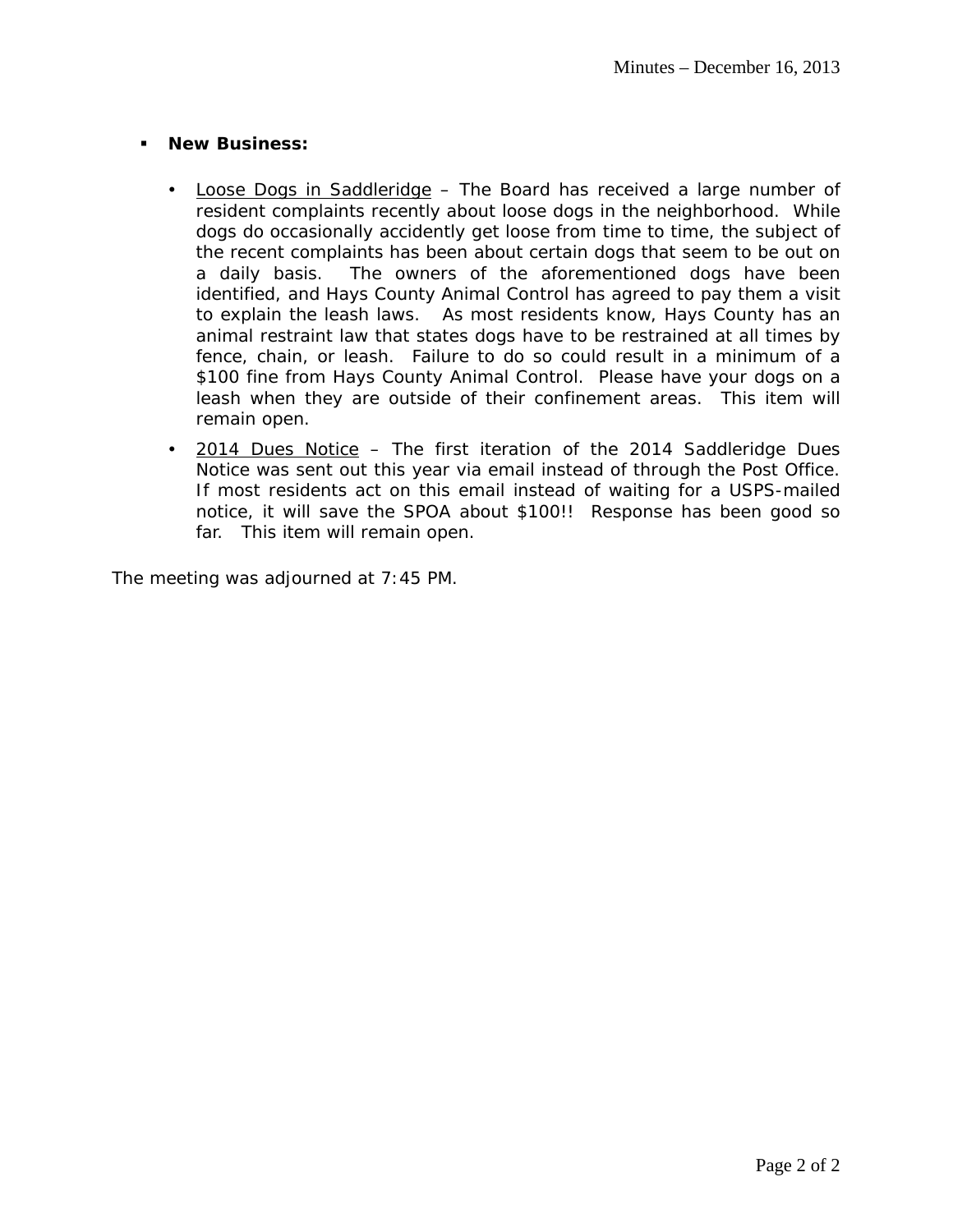# **Saddleridge Property Owners Association**

## **November Treasurer's Report December 16, 2013**

The November Treasurer's report includes a month-end and prior year-end Balance Sheet as well as detailed Profit and Loss Statements that compare actual experience to the budgeted income and expense projections for the month and year-to-date through November. This information is included in a format which includes the 2013 annual budget. This will help to keep the big picture in mind.

The Balance Sheet as of November 30 includes:

- SPOA has Checking/Savings totaling \$87,998 and no outstanding liabilities.
- Accounts Receivable of \$(33), this negative balance represents dues paid in advance.
- Undeposited Funds are funds received but not deposited until December.

A review of the Profit and Loss report shows that the monthly net loss of \$(831) compares unfavorably to the budgeted net loss of \$(415) for November.

- Income items of note:
	- o Nothing outstanding to report.
- Expense items of note:
	- o Nothing outstanding to report. The difference in actual expenses and budget are due to timing.

On a year-to-date basis the actual net loss of \$(261) is favorable to the budgeted net loss of \$(4,385). Comments:

- Income is higher than expected due to the increase in property sales' fees.
- Decrease in expenses, as compared to budget, is primarily due to maintenance and repairs that have not materialized and timing of expenses.

Respectfully submitted,

Sharon M. Drobeck Treasurer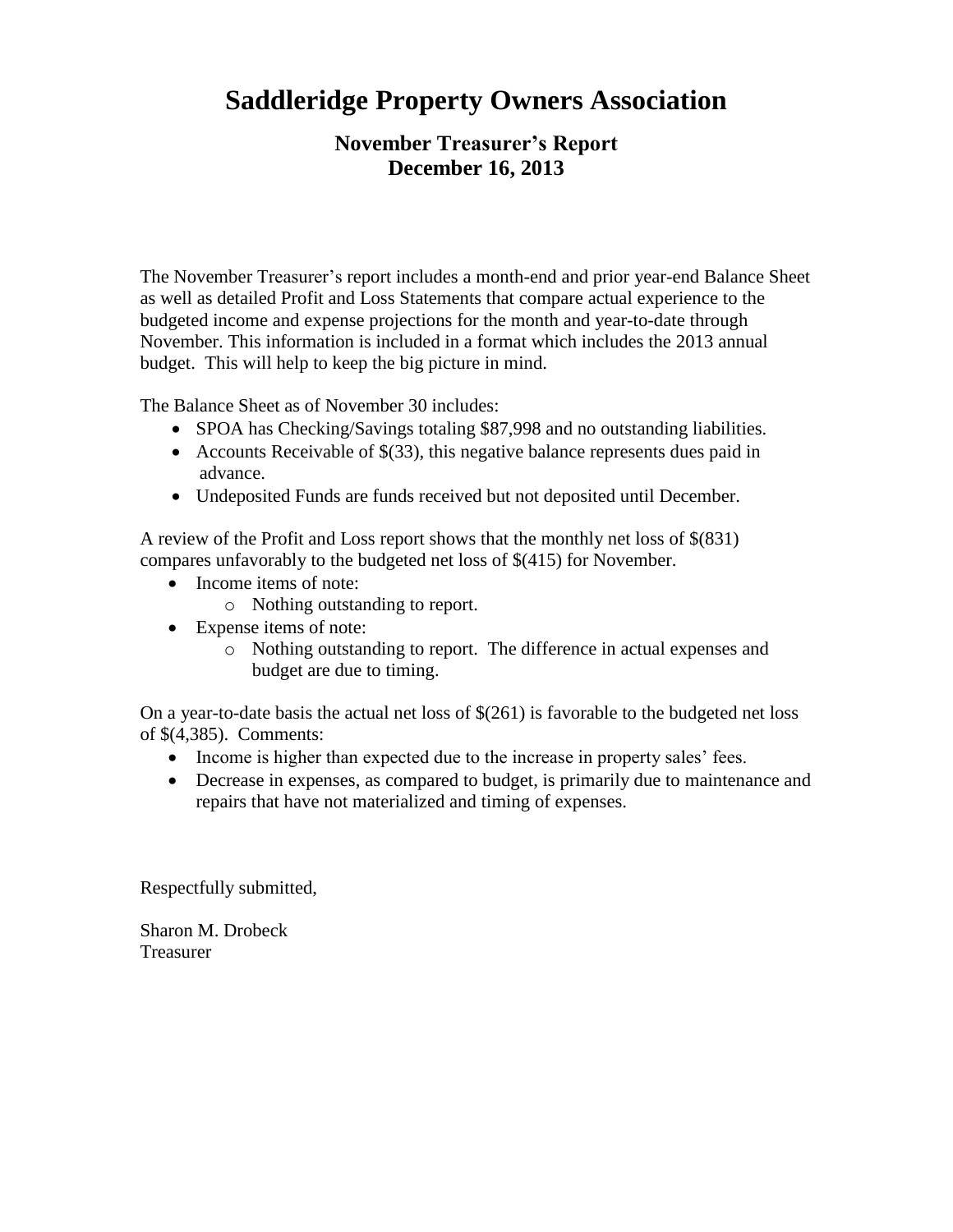# **Saddleridge Property Owners Association Balance Sheets As of**

|                                       | November 30, 2013 | December 31, 2012 |
|---------------------------------------|-------------------|-------------------|
| <b>ASSETS</b>                         |                   |                   |
| <b>Current Assets</b>                 |                   |                   |
| <b>Checking/Savings</b>               |                   |                   |
| Ozona CD                              | 50,354.15         | 50,245.29         |
| <b>Ozona Checking</b>                 | 2,223.36          | 9,665.08          |
| <b>Ozona Money Market</b>             | 35,420.31         | 28,381.35         |
| <b>Total Checking/Savings</b>         | 87,997.82         | 88,291.72         |
| <b>Accounts Receivable</b>            |                   |                   |
| <b>Accounts Receivable</b>            | (33.27)           | (16.27)           |
| <b>Total Accounts Receivable</b>      | (33.27)           | (16.27)           |
| <b>Other Current Assets</b>           |                   |                   |
| <b>Undeposited Funds</b>              | 50.00             |                   |
| <b>Total Other Current Assets</b>     | 50.00             | 0                 |
| <b>Total Current Assets</b>           | 88,014.55         | 88,275.45         |
| <b>Other Assets</b>                   |                   |                   |
| <b>Saddleridge Property</b>           | 80,500.00         | 80,500.00         |
| <b>Total Other Assets</b>             | 80,500.00         | 80,500.00         |
| <b>TOTAL ASSETS</b>                   | 168,514.55        | 168,775.45        |
| <b>LIABILITIES &amp; EQUITY</b>       |                   |                   |
| <b>Equity</b>                         |                   |                   |
| <b>Opening Balance Equity</b>         | 110,823.40        | 110,823.40        |
| <b>Retained Earnings</b>              | 57,952.05         | 52,991.90         |
| <b>Net Income</b>                     | (260.90)          | 4,960.15          |
| <b>Total Equity</b>                   | 168,514.55        | 168,775.45        |
| <b>TOTAL LIABILITIES &amp; EQUITY</b> | 168,514.55        | 168,775.45        |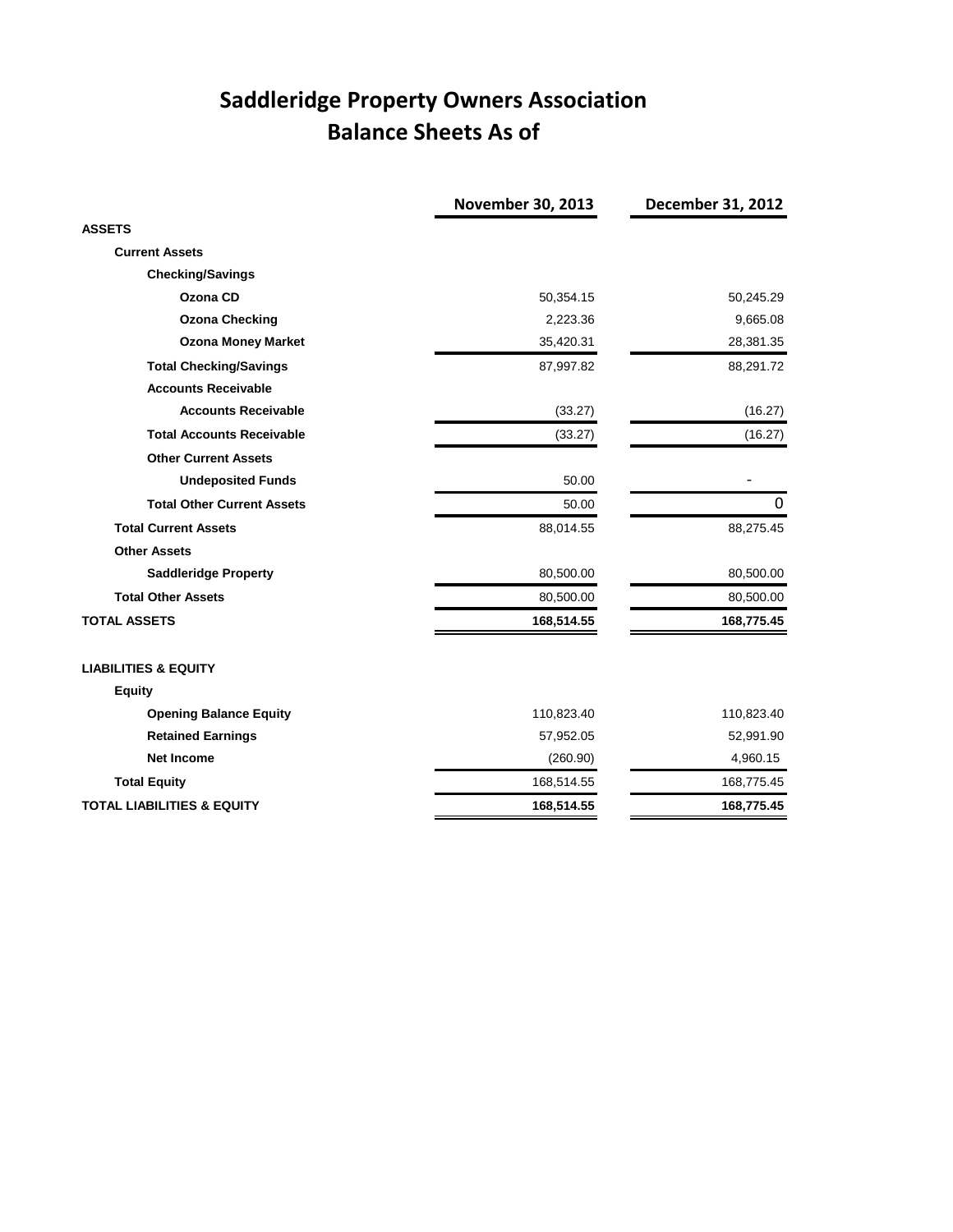#### **10:58 PM 12/15/13 Cash Basis**

# **Saddleridge Property Owners Association Profit & Loss Budget Performance**

 **November 2013**

|                                   | Nov 13 | <b>Budget</b> | Jan - Nov 13 | <b>YTD Budget</b> | <b>Annual Budget</b> |
|-----------------------------------|--------|---------------|--------------|-------------------|----------------------|
| Income                            |        |               |              |                   |                      |
| <b>Clubhouse Usage Fee</b>        | 100.00 | 25.00         | 400.00       | 450.00            | 500.00               |
| <b>HOA Dues Collected</b>         | 0.00   | 0.00          | 11,800.00    | 11,795.00         | 19,580.00            |
| <b>Interest Earned</b>            | 3.04   | 20.00         | 211.83       | 340.00            | 360.00               |
| Interest Inc                      | 8.56   |               | 83.12        |                   |                      |
| <b>Resale Cert. Fee</b>           | 50.00  | 50.00         | 900.00       | 425.00            | 500.00               |
| <b>Transfer Fees</b>              | 100.00 | 50.00         | 1,050.00     | 450.00            | 500.00               |
| <b>Total Income</b>               | 261.60 | 145.00        | 14,444.95    | 13,460.00         | 21,440.00            |
| <b>Expense</b>                    |        |               |              |                   |                      |
| <b>Accounting</b>                 |        |               |              |                   |                      |
| <b>Accounting-Bookkeeper</b>      | 175.00 | 160.00        | 1,835.00     | 1,760.00          | 1,920.00             |
| <b>Accounting-CPA</b>             | 0.00   |               | 0.00         | 175.00            | 175.00               |
| <b>Total Accounting</b>           | 175.00 | 160.00        | 1,835.00     | 1,935.00          | 2,095.00             |
| <b>Annual Septic Contract</b>     | 0.00   |               | 225.00       | 250.00            | 250.00               |
| <b>Bank Charges</b>               |        |               |              |                   |                      |
| <b>Check Printing</b>             | 0.00   |               | 0.00         | 75.00             | 75.00                |
| <b>Safe Deposit Box</b>           | 0.00   |               | 40.00        | 40.00             | 40.00                |
| <b>Service Charges</b>            | 0.00   |               | 0.00         | 0.00              | 0.00                 |
| <b>Total Bank Charges</b>         | 0.00   |               | 40.00        | 115.00            | 115.00               |
| <b>Clubhouse Expenses</b>         |        |               |              |                   |                      |
| Cleaning                          | 50.00  | 50.00         | 550.00       | 550.00            | 600.00               |
| <b>Cleaning Supplies</b>          | 0.00   |               | 0.00         | 75.00             | 100.00               |
| <b>Clubhouse Furnishings</b>      | 0.00   |               | 0.00         | 200.00            | 200.00               |
| <b>Clubhouse insurance</b>        | 0.00   |               | 360.00       | 375.00            | 375.00               |
| <b>Clubhouse Outside Lighting</b> | 0.00   |               | 0.00         | 45.00             | 50.00                |
| <b>Entrance Sign</b>              | 0.00   |               | 0.00         | 0.00              | 0.00                 |
| <b>Heating and AC</b>             | 0.00   | 0.00          | 131.73       | 150.00            | 150.00               |
| Lighting                          | 0.00   |               | 0.00         | 45.00             | 50.00                |
| <b>Maintenance Labor</b>          | 0.00   |               | 350.00       | 300.00            | 400.00               |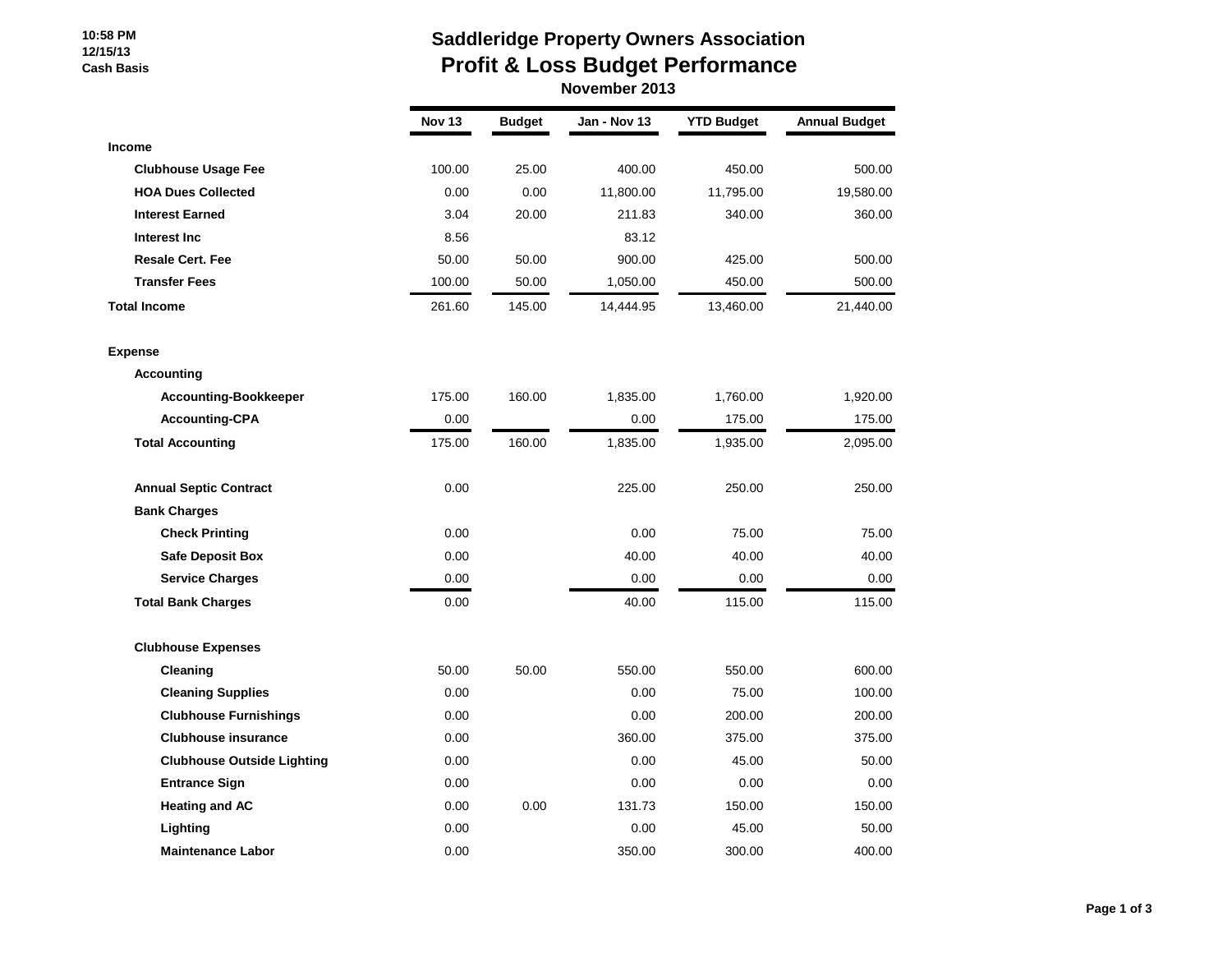#### **10:58 PM 12/15/13 Cash Basis**

## **Saddleridge Property Owners Association Profit & Loss Budget Performance November 2013**

|                                            | <b>Nov 13</b> | <b>Budget</b> | Jan - Nov 13 | <b>YTD Budget</b> | <b>Annual Budget</b> |
|--------------------------------------------|---------------|---------------|--------------|-------------------|----------------------|
| <b>Misc</b>                                | 0.00          | 0.00          | 4.00         | 0.00              | 0.00                 |
| <b>Pest Control</b>                        | 102.84        |               | 411.32       | 420.00            | 420.00               |
| <b>Plumbing Repairs</b>                    | 0.00          | 0.00          | 0.00         | 250.00            | 250.00               |
| <b>Repairs</b>                             | 0.00          |               | 0.00         | 500.00            | 500.00               |
| <b>Trash</b>                               | 0.00          |               | 340.88       | 340.00            | 340.00               |
| Water softener monthly maintain            | 22.95         | 25.00         | 252.45       | 275.00            | 300.00               |
| <b>Wellhouse Expenses</b>                  | 0.00          | 0.00          | 0.00         | 100.00            | 100.00               |
| <b>Total Clubhouse Expenses</b>            | 175.79        | 75.00         | 2,400.38     | 3,625.00          | 3,835.00             |
| <b>Dues and Subscriptions</b>              | 0.00          |               | 0.00         | 25.00             | 25.00                |
| <b>Food for Saddleridge Meetings</b>       |               |               |              |                   |                      |
| <b>Food for Annual BBQ</b>                 | 0.00          |               | 462.90       | 550.00            | 550.00               |
| <b>Neighborhood Watch</b>                  | 0.00          |               | 273.03       | 400.00            | 400.00               |
| <b>Total Food for Saddleridge Meetings</b> | 0.00          |               | 735.93       | 950.00            | 950.00               |
| <b>Improvements</b>                        |               |               |              |                   |                      |
| Landscaping                                |               |               |              |                   |                      |
| <b>Entrance</b>                            | 0.00          |               | 0.00         | 400.00            | 400.00               |
| Lighting                                   | 0.00          |               | 0.00         | 150.00            | 200.00               |
| <b>Plants</b>                              | 0.00          |               | 0.00         | 360.00            | 360.00               |
| <b>Total Landscaping</b>                   | 0.00          |               | 0.00         | 910.00            | 960.00               |
| Other                                      | 0.00          |               | 0.00         | 0.00              | 0.00                 |
| <b>Wellhouse Improvements</b>              | 0.00          |               | 0.00         | 100.00            | 100.00               |
| <b>Total Improvements</b>                  | 0.00          |               | 0.00         | 1,010.00          | 1,060.00             |
| <b>Insurance-HOA Liability</b>             | 0.00          |               | 576.00       | 550.00            | 550.00               |
| Insurance, D&O                             | 0.00          |               | 2,445.00     | 1,750.00          | 1,750.00             |
| <b>Lawn Maintenance</b>                    | 324.76        | 150.00        | 2,208.35     | 2,250.00          | 2,500.00             |
| <b>Legal-Attorney Fees</b>                 | 0.00          | 0.00          | 400.00       | 1,000.00          | 1,000.00             |
| <b>Mailings</b>                            | 6.11          |               | 219.72       | 60.00             | 100.00               |
| Misc                                       | 0.00          |               | 0.00         | 0.00              | 0.00                 |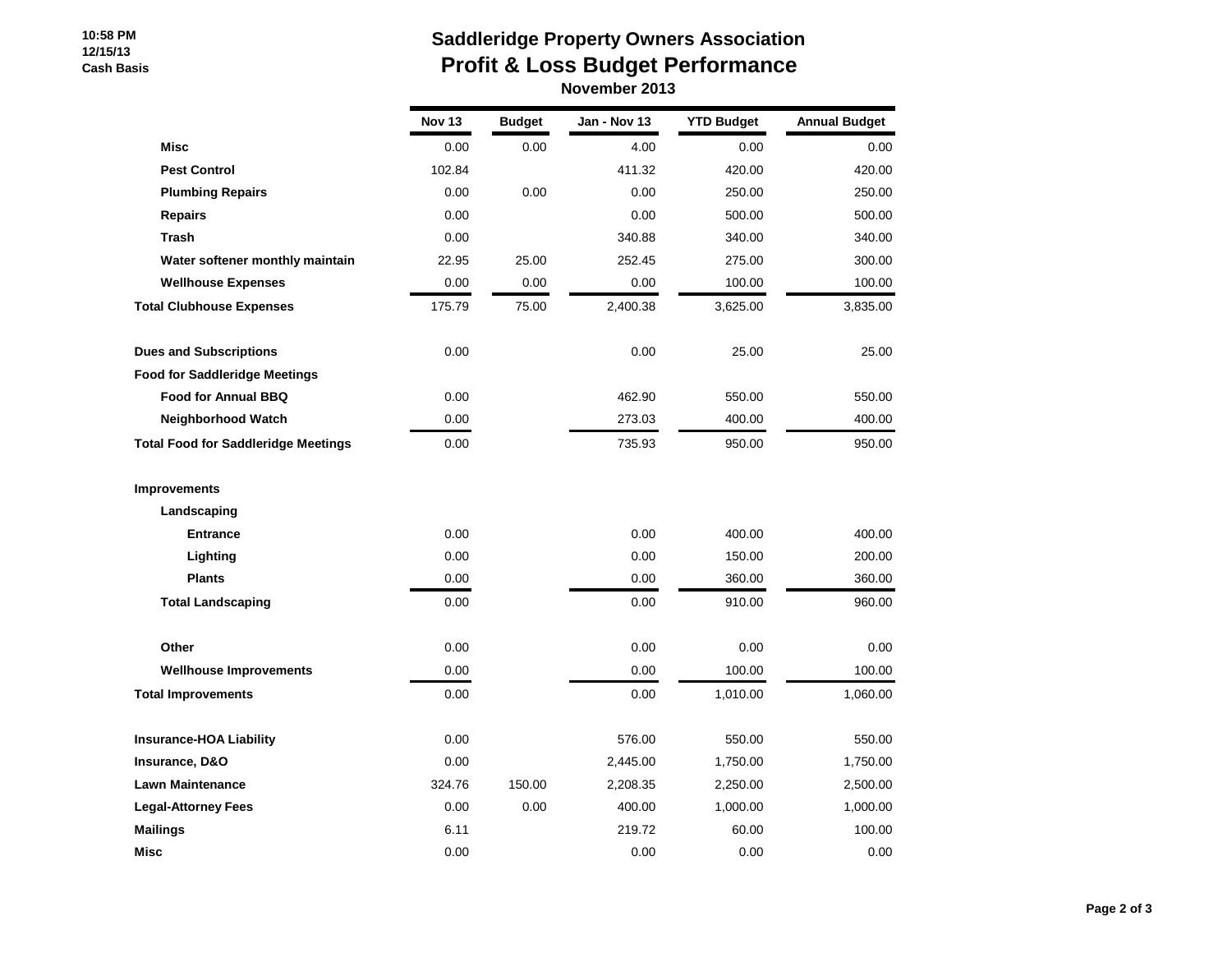#### **10:58 PM 12/15/13 Cash Basis**

# **Saddleridge Property Owners Association Profit & Loss Budget Performance**

 **November 2013**

|                            | <b>Nov 13</b> | <b>Budget</b> | Jan - Nov 13 | <b>YTD Budget</b> | <b>Annual Budget</b> |
|----------------------------|---------------|---------------|--------------|-------------------|----------------------|
| <b>Miscellaneous</b>       |               |               |              |                   |                      |
| <b>ACC Office Supplies</b> | 0.00          | 25.00         | 0.00         | 100.00            | 100.00               |
| Copying                    | 0.00          |               | 0.00         | 25.00             | 50.00                |
| <b>Gifts</b>               | 0.00          |               | 0.00         | 0.00              | 0.00                 |
| <b>Legal Records</b>       | 0.00          |               | 90.00        | 50.00             | 50.00                |
| <b>Office Supplies</b>     | 0.00          |               | 0.00         | 25.00             | 50.00                |
| Plaque                     | 0.00          |               | 0.00         |                   | 0.00                 |
| <b>Printer Cart.</b>       | 0.00          |               | 0.00         | 100.00            | 100.00               |
| <b>Software</b>            | 0.00          |               | 0.00         | 280.00            | 280.00               |
| <b>Website Hosting Fee</b> | 119.40        | 0.00          | 119.40       | 120.00            | 120.00               |
| <b>Total Miscellaneous</b> | 119.40        | 25.00         | 209.40       | 700.00            | 750.00               |
| Neighborhood Watch         | 0.00          |               | 0.00         | 0.00              | 0.00                 |
| <b>PEC Electricity</b>     | 291.62        | 150.00        | 1,674.35     | 1,825.00          | 2,000.00             |
| <b>Taxes</b>               | 0.00          |               | 1,736.72     | 1,800.00          | 1,800.00             |
| <b>Webpage Fees</b>        | 0.00          |               | 0.00         | 0.00              | 0.00                 |
| <b>Total Expense</b>       | 1,092.68      | 560.00        | 14,705.85    | 17,845.00         | 18,780.00            |
| Net Income                 | $-831.08$     | $-415.00$     | $-260.90$    | $-4,385.00$       | 2,660.00             |